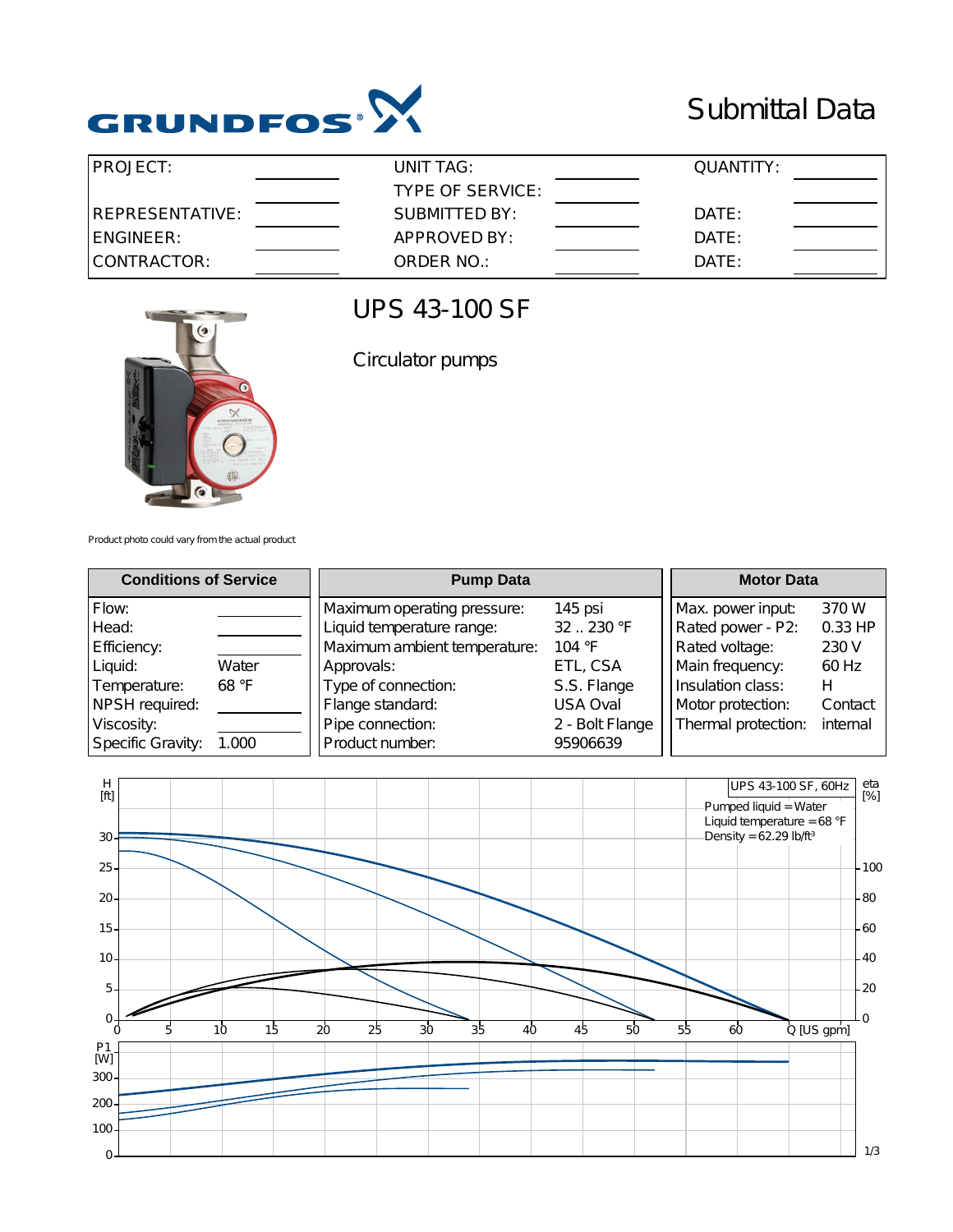

## Submittal Data



## **Materials:**

| Pump housing: Stainless steel |                   |  |  |
|-------------------------------|-------------------|--|--|
|                               | DIN W.-Nr. 1.4301 |  |  |
| Impeller:                     | Composite, PES    |  |  |